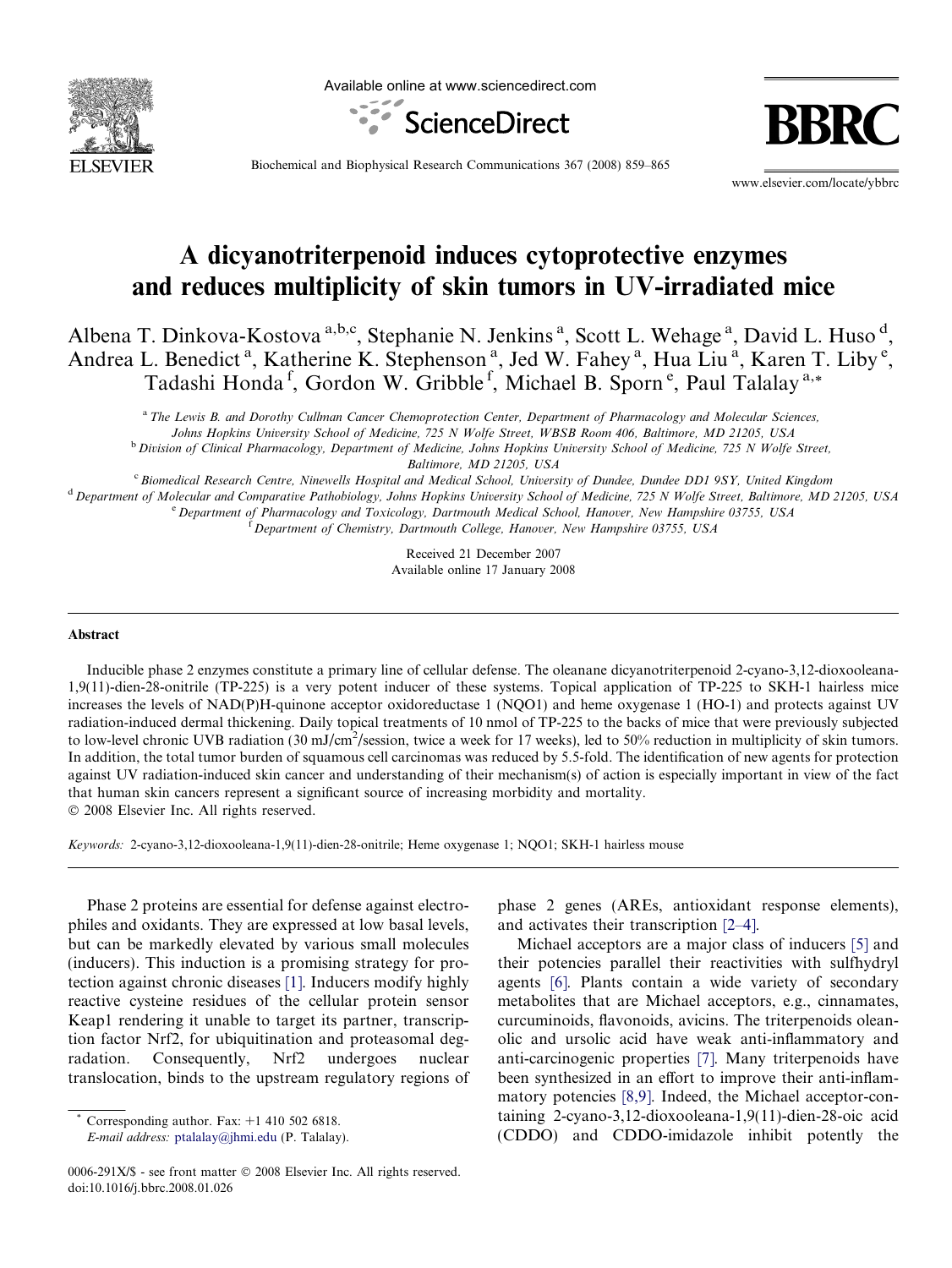$\gamma$ -interferon-induced synthesis of inducible nitric oxide synthase (iNOS) and cyclooxygenase 2 (COX-2), block proliferation, promote differentiation, and induce apoptosis. In search for potential molecular target(s), CDDO was found to induce phase 2 enzymes, e.g., heme oxygenase 1, NAD(P)H-quinone acceptor oxidoreductase 1 (NQO1), and enzymes of glutathione biosynthesis [\[10\].](#page-5-0) Furthermore, there is a close correlation spanning 6 orders of magnitude of concentrations between the potencies of a large series of triterpenoids in elevating NQO1, and in suppressing iNOS activation [\[11\]](#page-6-0). The dicyanotriterpenoid 2-cyano-3,12 dioxooleana-1,9(11)-dien-28-onitrile (TP-225) (Fig. 1) is the most potent compound in this series leading us to hypothesize that small quantities of TP-225 could induce cytoprotective defenses in vivo and inhibit tumor development. We used a ''high-risk" model of skin carcinogenesis in SKH-1 hairless mice [\[12,13\]](#page-6-0) in which the animals were first chronically exposed to low doses of UV radiation  $(30 \text{ mJ/cm}^2$ , twice a week for 17 weeks) and, after completion of the irradiation schedule, received daily topical treatments of TP-225.

#### Materials and methods

Cell cultures and NQO1 assay. Cells were maintained in  $5\%$  CO<sub>2</sub> at 37 °C in the following media:  $\alpha$ -MEM supplemented with 10% heat- and charcoal-treated FBS (Hepa1c1c7), DMEM supplemented with 10% heatinactivated FBS (RAW 264.7), Iscove's MEM supplemented with 10% heat-inactivated FBS (mouse embryo fibroblasts), or EMEM supplemented with 8% heat-, charcoal-, and Chelex-treated FBS and 50  $\mu$ M CaCl<sub>2</sub> (308 keratinocytes). For evaluation of inducer activity of TP-225, cells (10,000 per well for Hepa1c1c7, mouse embryo fibroblasts and 308 keratinocytes, or 50,000 cells per well for RAW 264.7) were grown for 24 h in 96-well plates, then exposed to serial dilutions of TP-225 for 48 h, and lysed in 0.08% digitonin. Activity of NQO1 was determined by the Prochaska test [\[14\].](#page-6-0)

Animals. Experiments were in compliance with the National Institutes of Health Guidelines and approved by the Johns Hopkins University Animal Care and Use Committee. Female SKH-1 hairless mice (6 weeks old, obtained from Charles River, Wilmington, MA) were kept on a 12-h light/12-h dark cycle, 35% humidity, and given free access to water and pelleted AIN 76A diet that does not contain any phase 2 inducers (Harlan TekLad, Madison, WI). The animals were acclimatized for 1 week before beginning the radiation schedule.

Short-term topical treatment with TP-225 and processing of skin samples. Mice  $(n = 3)$  were treated topically with a single dose of: (i) 50 µl of acetone containing 50 nmol of TP-225, applied to  $\sim$ 4-cm<sup>2</sup> patch on the caudal area of the back, and (ii)  $50 \mu l$  of acetone, applied to the rostral area. The animals were euthanized 24 h later. A second group  $(n = 4)$ received three doses of 10 nmol TP-225, at 24-h intervals. Twenty-four



**2-cyano-3,12-dioxooleana-1,9(11)-dien-28-onitrile (TP-225)**

Fig. 1. Chemical structure of TP-225.

hours after the last dose, the mice were irradiated with a single dose of UVB light (150 mJ/cm<sup>2</sup>) and euthanized 20 h later. Two identical segments  $(1.5 \times 1 \text{ cm})$  of skin within each treated area were removed: one was frozen in liquid  $N<sub>2</sub>$  for analysis of NQO1 activity; the other was submerged in Optimal Cutting Temperature compound (Tissue-Tek; Sakura Fineteck, Torrance, CA) and frozen at  $-80$  °C for histological cryosectioning. Frozen samples (100 mg) were pulverized in liquid  $N_2$  and homogenized in 1 ml of 0.25 M sucrose/10 mM Tris–HCl, pH 7.4. After centrifugation at 14,000g for 30 min at  $4^{\circ}$ C, aliquots of the clear supernatants were used for determination of protein concentration and NQO1 activity.

Immunohistochemistry. Frozen tissue blocks were sectioned (Microm International HM 505 E microtome cryostat) at  $-25$  °C and the 10-µm cryosections were mounted on microscope slides. Sections were immunoprobed using primary antibodies against NQO1 (1:200 dilution; a generous gift from John Hayes, University of Dundee, Scotland) and HO-1 (1:1000 dilution; Stressgen, Victoria, Canada), followed by FITCconjugated secondary antibody (Kirkegaard and Perry Laboratories, Gaithersburg, MD). A Leica MZ FL III microscope equipped with an excitation filter at 470/40 nm and a barrier filter of 525/50 nm was used to visualize the FITC fluorescence.

UV-irradiation of mice and treatment with TP-225. The UV lamps (FS72T12-UVB-HO, National Biological Corporation, Twinsburg, OH) used to irradiate the animals emit UVB (280–320 nm, 65% of total energy) and UVA (320–375 nm, 35% of total energy) radiation. The dose was quantified with a UVB Daavlin Flex Control Integrating Dosimeter and calibrated with an IL-1400 radiometer (International Light, Newburyport, MA). The animals were irradiated for 17 weeks on Tuesdays and Fridays with a dose of  $30 \text{ mJ/cm}^2$ /session. One week later, they were divided into three groups of 30. The animals in each group were treated topically with 100 µl of acetone solutions containing either 10 nmol (high dose), or 1 nmol TP-225 (low dose), or 100 µl of acetone, 5 days a week for 13 weeks. Tumors (defined as lesions >1 mm in diameter) and body weights were recorded weekly. Tumor volumes were determined  $(v = 4\pi r^3/3)$  by measuring the height, length, and width, and using the average of the three as the diameter. All mice were euthanized on the same day. Dorsal skins were dissected  $(2.5 \times 5 \text{ cm})$ , stapled to a card, photographed, and fixed in 10% phosphate-buffered formalin at  $4^{\circ}$ C for 24 h, and subsequently dehydrated in ascending concentrations (80, 95, and 100%) of ethanol, cleared in xylene, and embedded in paraffin. Five-micron sections were made, deparaffinized, rehydrated, stained with hematoxylin and eosin, and examined with a Zeiss microscope attached to a Nikon DXM 1200 digital camera for image acquisition.

Statistical analysis. All values are means  $\pm 1$  SD, unless otherwise noted. The differences between groups in the average number of skin tumors per mouse were determined by Student's t-test (with unequal variance). Weekly weights and changes in weight were subject to ANOVA by using STATA 7.0 (Stata Corporation, College Station, TX).

#### Results and discussion

## Induction of NQO1 by TP-225

We previously identified the dicyanotriterpenoid 2 cyano-3,12-dioxooleana-1,9(11)-dien-28-onitrile (TP-225) (Fig. 1) as an exceedingly potent inducer of NQO1 in murine Hepa1c1c7 cells and inhibitor of  $\gamma$ -IFN-dependent induction of iNOS in primary and established cultures of murine macrophages [\[11\].](#page-6-0) Here we report that TP-225 is exceptionally potent in elevating NQO1 activity in a dose-dependent manner in various mouse cell lines, e.g., hepatoma cells (Hepa1c1c7), macrophages (RAW 264.7), embryo fibroblasts (MEF), and keratinocytes (308) [\(Fig. 2\)](#page-2-0). The CD values (Concentration that Doubles the specific activity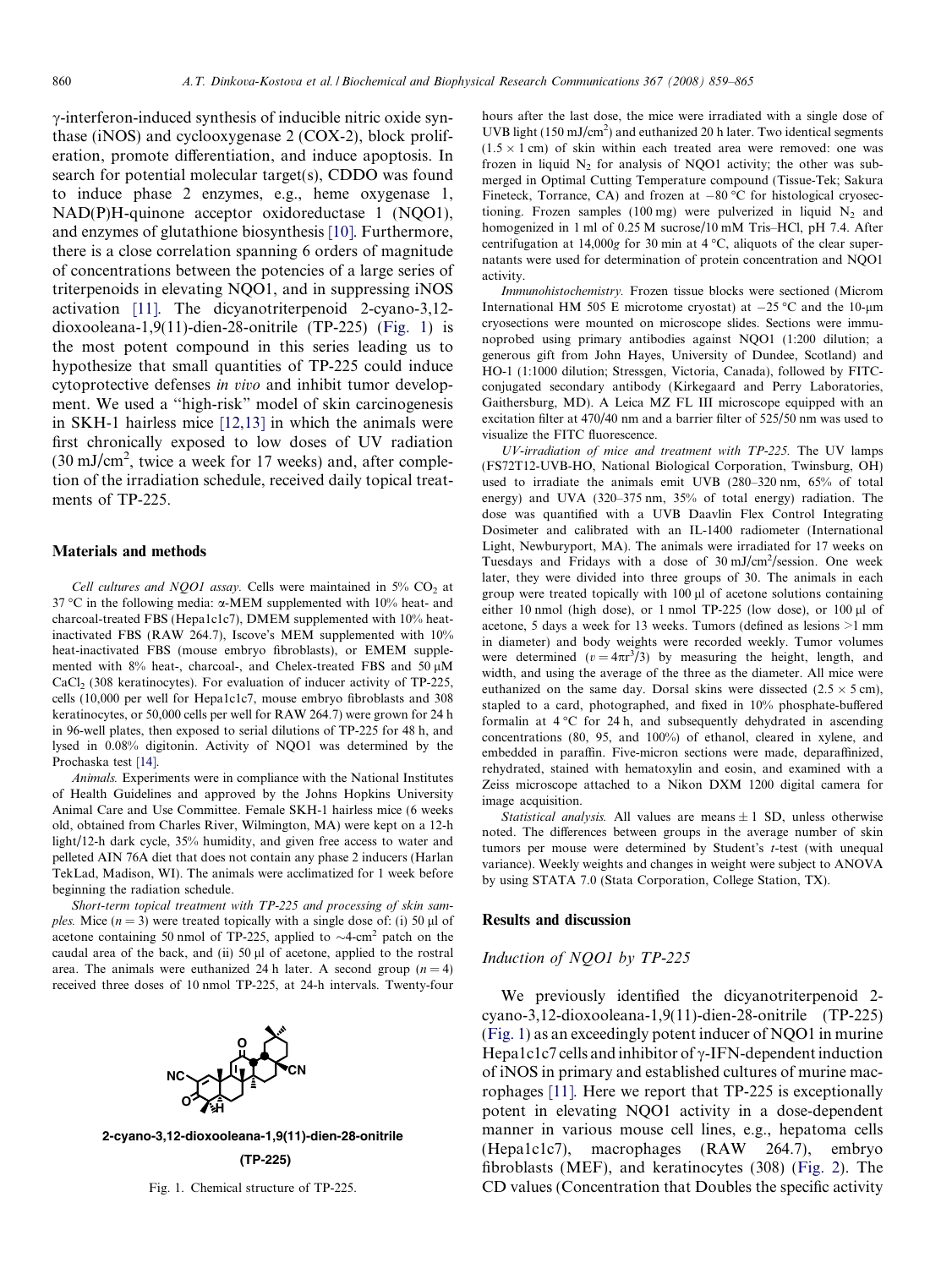<span id="page-2-0"></span>

Fig. 2. Induction of NQO1 as a function of concentration by TP-225 in murine cells: (A) Hepa1c1c7; (B) RAW 264.7; (C) embryonic fibroblasts (MEF); and (D) 308 keratinocytes. Cells were plated in 96-well plates and 24 h later were exposed to serial dilutions of TP-225 for a further 48 h. NQO1 activity is expressed as mean ratios of treated over control specific activities using eight replicate wells for each inducer concentration. The standard deviation for all points was less than 10%. Shown are the CD values, i.e., the concentrations that double the NQO1 specific activity.

of NQO1) for TP-225 varied among the cell lines and were in the range of  $0.02 \mu M$  (in MEF)–0.0003  $\mu M$  (in Hepa1c1c7 and 308 keratinocytes). Thus, in Hepa1c1c7 cells, which we and others routinely use as a highly quantitative screening bioassay for potential inducers and chemoprotective agents [\[14,15\],](#page-6-0) TP-225 is  $\sim$ 1000-fold more potent than sulforaphane, the most potent naturally-occurring inducer known. The magnitude of induction is especially striking in 308 keratinocytes, in which >10-fold induction was observed without any apparent cytotoxicity at the highest concentration tested  $(0.02 \mu M)$ .

# Induction of cytoprotective enzymes by TP-225 in mouse skin

The ability of TP-225 to induce cytoprotective enzymes in the skin of female SKH-1 hairless mice was evaluated next. The NQO1 activity was substantially elevated (1.5 fold at 24 h,  $P = 0.017$  in homogenates of skin to which the triterpenoid was applied [\(Fig. 3](#page-3-0)A). Immunohistochemical analysis confirmed increase of NQO1 protein levels in the epidermis [\(Fig. 3B](#page-3-0)). The protein levels of heme oxygenase 1 (HO-1) were also elevated. Notably, the strongest induction was in the epidermis and the epithelial cells within the hair follicles.

We next examined whether UVB radiation could affect the basal and inducible levels of NQO1 in skin. A single expo-

sure to UVB radiation  $(150 \text{ mJ/cm}^2)$  did not affect the enzyme activity ( $P = 0.608$ ) ([Fig. 3C](#page-3-0)). Three daily topical applications of 10 nmol of TP-225, at 24-h intervals, led to a marked increase (2.7-fold,  $P = 0.019$ ) in activity in skin of mice that were exposed to UVB radiation. Thus, the effects of single and multiple doses of TP-225 on induction of NQO1 are reminiscent of the inducer effects of single and multiple topical applications of sulforaphane-containing broccoli sprout extracts to the skin of both mice and humans [\[13,16\],](#page-6-0) suggesting that, although structurally unrelated, both compounds share common molecular target(s) and mechanism(s) of action. This conclusion is further supported by previous findings that: (i) sulforaphane and TP-225 bind and chemically modify highly reactive cysteine residues of the inducer sensor Keap1 and compete with other inducers of cytoprotective proteins for binding to Keap1 [\[2,11,17\],](#page-5-0) and (ii) the inducer activities of both compounds depend on functional Nrf2, the major transcription factor responsible for phase 2 gene expression [\[11,18\].](#page-6-0)

One of the consequences of UV radiation is increase in skin thickness which, at early time points, is largely due to vasodilation and edema [\[19\].](#page-6-0) Indeed, histological examination of skin sections from mice that were exposed to a single dose of UV radiation  $(150 \text{ mJ/cm}^2)$  revealed that their dermal thickness was increased by  $\sim 75\%$  compared to nonirradiated control mice ([Fig. 3D](#page-3-0)). The dermal thickness of the back skin of control mice was not significantly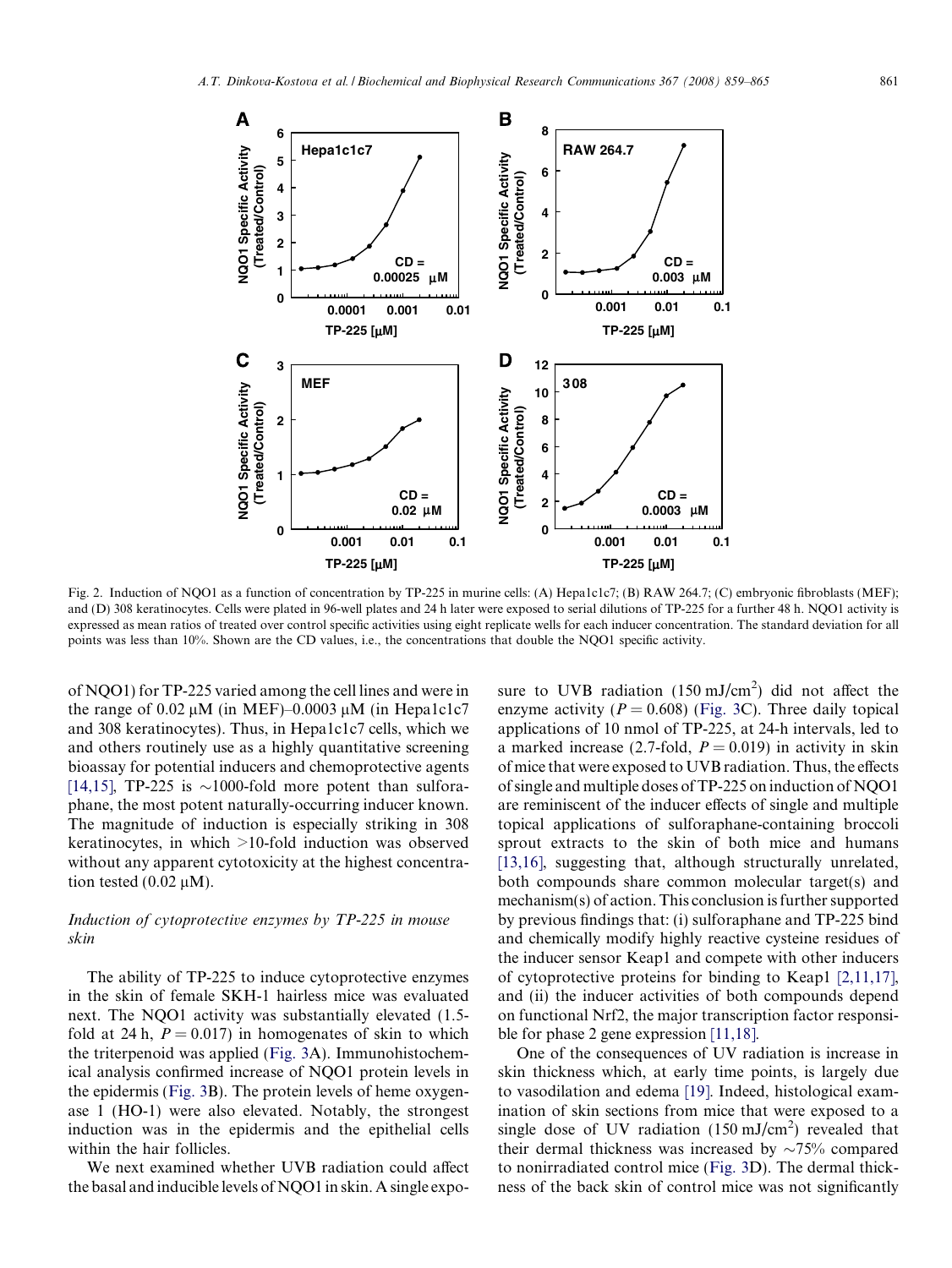<span id="page-3-0"></span>

Fig. 3. Induction of cytoprotective proteins in mouse skin by topical application of TP-225. (A and B) The backs of SKH-1 hairless mice  $(n = 3)$  were treated topically with a single dose of: (i) 50  $\mu$ l of acetone, applied to the rostral area (control), and (ii) 50 nmol of TP-225 (in 50  $\mu$ l of acetone), applied to the caudal area. The animals were euthanized 24 h later. NQO1 specific activity (A) was measured in total skin homogenate supernatants. Fresh frozen sections (10 μm thickness) of skin were immunostained with specific antibodies to detect protein levels of NQO1 or HO-1 (Β) Scale bar: ~100 μm. (C and D) The mouse backs  $(n = 4)$  received topically 3 doses, every 24 h, of: (i) 10 nmol of TP-225 (in 50  $\mu$ l of acetone), applied to the caudal area, and (ii) 50  $\mu$ of acetone, applied to the rostral area. Twenty-four hours after the last application, the animals were exposed to UVB light  $(150 \text{ mJ/cm}^2)$ . They were euthanized 20 h after irradiation. NQO1 activity (C). Hematoxylin and eosin staining (D). Scale bar:  $\sim$ 100 µm.

different between the rostral and the caudal areas,  $468 \pm 73$  µm and  $422 \pm 47$  µm, respectively. In UV-irradiated mice (that were also treated with acetone), the dermal thickness was substantially increased and was  $817 \pm 42$  µm. Treatment with TP-225 led to substantial protection and the dermal thickness was  $656 \pm 27$  µm, significantly thinner than the acetone-treated control area  $(P = 0.00009)$ . Of note, the last dose of TP-225 was applied 24 h prior to radiation and this compound does not absorb in the UVB region (290–320 nm), thus excluding the possibility of UV light-absorbing effects.

# Topical application of TP-225 reduces the multiplicity of tumors in UVB-irradiated SKH-1 hairless mice

SKH-1 hairless mice were exposed to UVB radiation  $(30 \text{ mJ/cm}^2)$  twice weekly for 17 weeks. We then applied daily (5 days a week for 13 weeks) acetone solutions of TP-225 containing either 1 nmol (low dose) or 10 nmol (high dose) of the triterpenoid to their backs. The control animals received vehicle (acetone). Although there was a significant difference in animal weight among the three groups ( $F = 13.99$ ,  $P \le 0.0001$ ), the week-to-week differences in weight were not significantly different ( $F = 0.42$ ,

 $P = 0.66$ ) [\(Fig. 4A](#page-4-0)). Thus, the body weights at the onset of the experiment (before radiation) were:  $22.5 \pm 0.3$  g for the control group,  $22.4 \pm 0.3$  g for the low dose-treated, and  $23.2 \pm 0.8$  g for the high dose-treated group. At the end of the experiment (30 weeks later), the respective body weights were:  $32.1 \pm 0.5$  g,  $32.6 \pm 1.5$  g, and  $34.5 \pm 1.4$  g.

The earliest lesions were observed 1 week after radiation was terminated. At this time point, 4, 2, and 1 mice of the control, low dose-treated, and high dose-treated groups, respectively, developed their first tumor. Overall, there was no significant difference in tumor incidence ([Fig. 4](#page-4-0)B). Tumor multiplicity was identical for the control mice and for those treated with the low dose of TP-225. In contrast, there was a significant  $\sim$  50% reduction in tumor multiplicity for the animals receiving the high dose of triterpenoid [\(Fig. 4C](#page-4-0)). Thus, at week 7 tumor multiplicity was  $0.6 \pm 0.3$ ,  $0.6 \pm 0.3$ , and  $0.2 \pm 0.1$  tumors per mouse for the control, low dose-treated, and high dose-treated groups, respectively. At the end of the study (13 weeks post-radiation), tumor multiplicities were  $1.3 \pm 0.3$  for the 10 nmol of TP-225 group and  $2.4 \pm 0.6$  tumors per mouse for the control group. This effect of the high dose TP-225 treatment was highly significant both with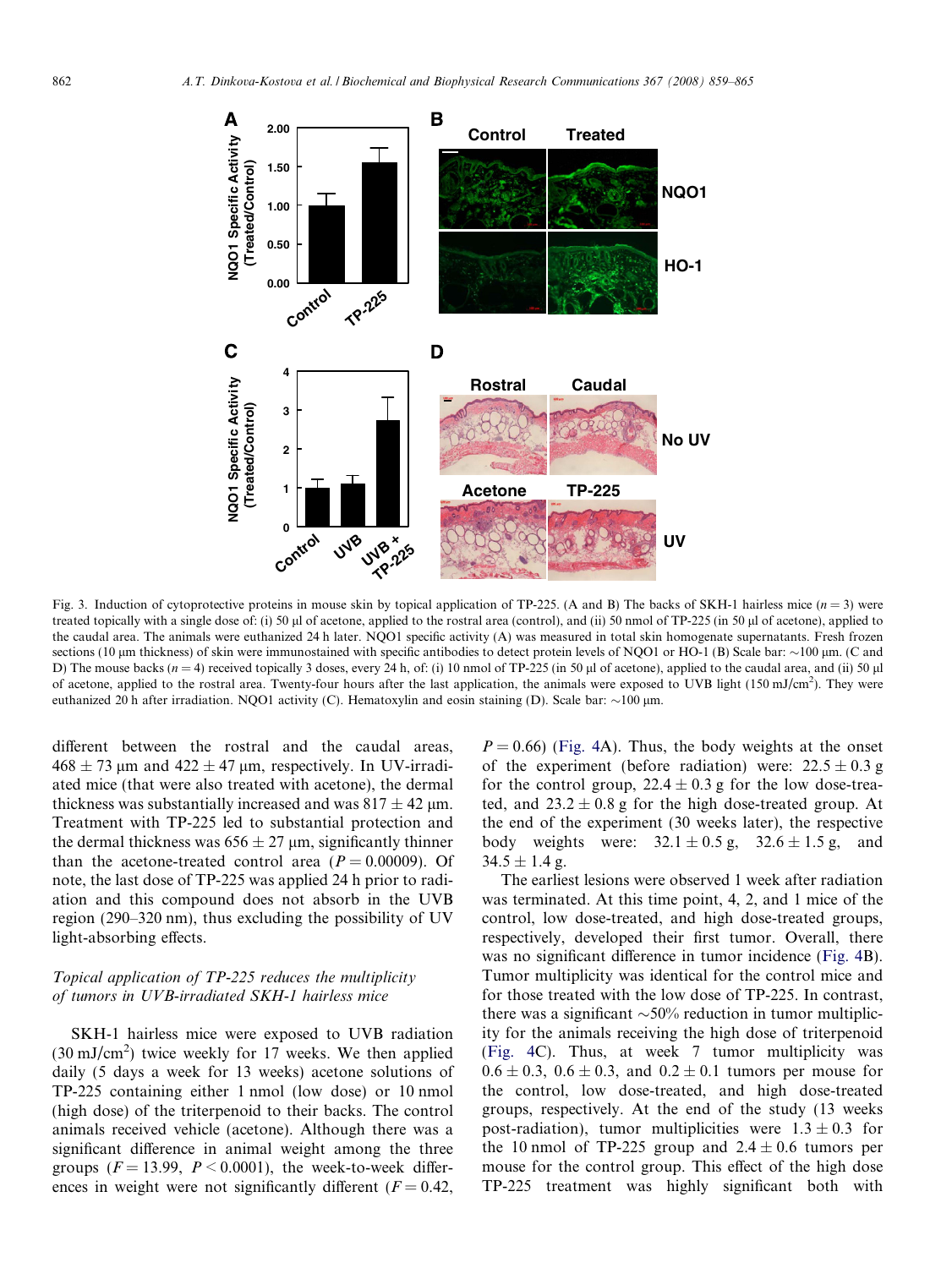<span id="page-4-0"></span>

Fig. 4. Topical application of TP-225 reduces multiplicity of skin tumors in previously irradiated hairless mice. (A) SKH-1 hairless mice were irradiated with UVB light (30 mJ/cm<sup>2</sup>/session) twice a week for 17 weeks. After completion of irradiation (time 0 on graphs B and C), the backs of the animals were treated daily topically with either 100  $\mu$ l of acetone ( $\bullet$ ), 1 nmol of TP-225 in 100  $\mu$ l of acetone ( $\circ$ ), or 10 nmol of TP-225 in 100  $\mu$ l of acetone ( $\bullet$ ). The appearance of tumors was monitored weekly, tumors were mapped, counted, and their volumes determined. The number of tumors per mouse (multiplicity) is expressed as average values ± SEM based on the total number of animals at risk. (D) Histopathology of tumors. Examples are shown of pre-malignant or malignant epithelial lesions which included epidermal hyperplasia, keratoacanthoma, trichoepithelioma, and squamous cell carcinoma in situ with mixed inflammatory infiltrates (arrows). Scale bars: ~300 µm for epidermal hyperplasia and trichoepithelioma, ~600 µm for keratoacanthoma, and  $\sim$ 100 µm for squamous cell carcinoma.

 $(P \le 0.0001)$  and without  $(P \le 0.0002)$  inclusion of tumorfree animals in the analysis.

# Topical application of TP-225 reduces the appearance of premalignant lesions and the volume of malignant tumors

Histopathology of sectioned tissues distinguished proliferative epithelial lesions (potential premalignant lesions for squamous cell carcinomas) from mesenchymal lesions or pilary cysts and revealed that  $\sim$ 90% were epithelial lesions

(epidermal hyperplasia, keratoacanthoma and trichoepithelioma tumors) (Fig. 4D). Five animals from the control group and four animals from the high dose-treated group had malignant tumors (squamous cell carcinoma in situ). Furthermore, proliferative epithelial lesions were consistently associated with a mixed inflammatory infiltrate that varied in severity (Fig. 4D, arrows). The effect of treatment was mostly on the appearance of pre-malignant tumors ([Table 1\)](#page-5-0). The total tumor burden (i.e., the sum of the volumes) of the malignant tumors was substantially reduced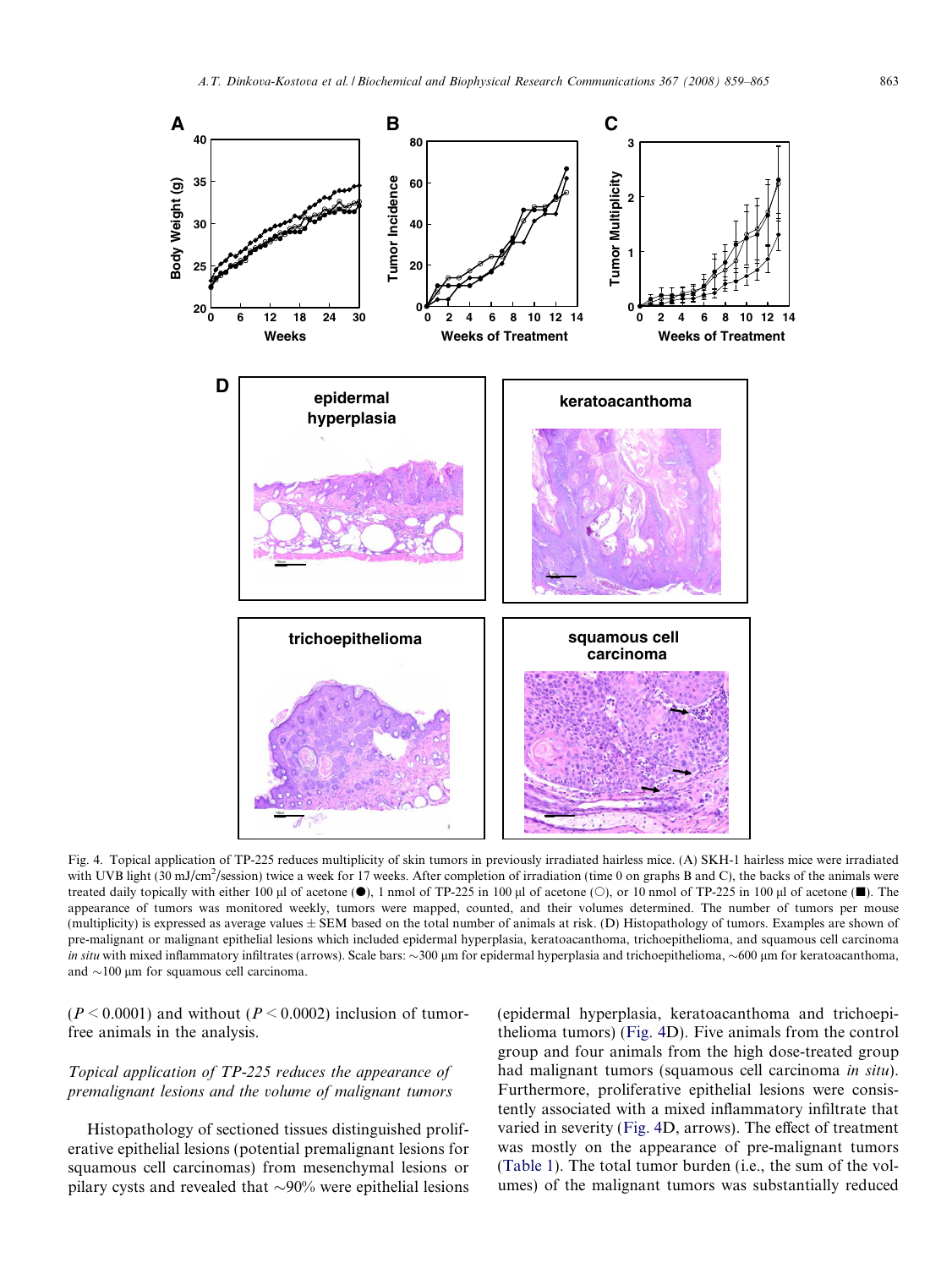<span id="page-5-0"></span>Table 1

| Effect of TP-225 on UV radiation-induced skin tumors in SKH-1 hairless mice |  |
|-----------------------------------------------------------------------------|--|
|-----------------------------------------------------------------------------|--|

| Types of Tumors and Sizes                             | Total number of tumors in group $\frac{1}{6}$ of tumors) |                        |
|-------------------------------------------------------|----------------------------------------------------------|------------------------|
|                                                       | Solvent control                                          | $TP-225$ (10 nmol/day) |
| Total number of tumors (30 mice per group)            | 72                                                       | 38                     |
| Size of tumors                                        |                                                          |                        |
| Tumors $\leq 5$ mm <sup>3</sup>                       | 62 (86)                                                  | 30(79)                 |
| Tumors $> 5$ mm <sup>3</sup>                          | 10(14)                                                   | 8(21)                  |
| Histopathology                                        |                                                          |                        |
| Premalignant tumors                                   | 65 (90)                                                  | 33 (87)                |
| Malignant (squamous cell carcinoma)                   | 7(10)                                                    | 5(13)                  |
| Tumor Burden                                          |                                                          |                        |
| Total burden of premalignant tumors $\text{(mm)}^3$ ) | 139                                                      | 182                    |
| Total burden of malignant tumors (mm <sup>3</sup> )   | 137                                                      | 25                     |

by the treatment. Thus, the total tumor burden of the lesions that were diagnosed as ''carcinoma in situ" was 137 mm<sup>3</sup> for the control and 25 mm<sup>3</sup> for the high dose-treated groups. However, perhaps due to the small number of malignant tumors and the large variation in their volumes, the difference in malignant tumor volume per tumor did not reach statistical significance ( $P = 0.07$ ).

## Concluding remarks

Deficiencies in functional NQO1 (gene deletions or null polymorphisms) have been associated with higher susceptibility to carcinogenesis of the skin in mice [\[20\]](#page-6-0) and humans [\[21\]](#page-6-0). Induction of HO-1 has been implicated in the protection of the skin against UV radiation-induced immunosuppression [\[22\]](#page-6-0) and inflammation [\[23\],](#page-6-0) two processes with substantial contributions to the development of skin cancer. Xu et al. [\[24\]](#page-6-0) reported that the levels of HO-1 are much lower in the skin of nrf2-knockout mice compared to their wild-type counterparts, and  $nrf2$ -knockouts are much more susceptible to chemically-induced skin carcinogenesis and cannot be protected by sulforaphane. Curiously, the levels of Nrf2 and HO-1 were undetectable in skin tumors from mice of either genotype.

The selection of TP-225 as a chemoprotective agent in this study was based on mechanistic understanding of its ability to induce potently cytoprotective enzymes and anti-inflammatory responses in various cell lines and in the mouse skin. The ''high risk" hairless mouse model was chosen based on its relevance to humans both in terms of chronic exposure to UV radiation early in life and low radiant dose comparable to human sun exposures. Because UV radiation is the principal cause of premalignant actinic keratosis and skin cancer, the most common malignancy in humans, identification of new chemoprotective agents with defined mechanism(s) of action is of high importance.

# Acknowledgments

We thank Guosheng Liu for expert technical help and Zachary R. Healy for statistical analysis; the American Cancer Society (IRG 5800543 and RSG-07-157-01-CNE), the Lewis B. and Dorothy Cullman Foundation, and the American Institute for Cancer Research for financial support.

## References

- [1] P. Talalay, Chemoprotection against cancer by induction of phase 2 enzymes, Biofactors 12 (2000) 5–11.
- [2] A.T. Dinkova-Kostova, W.D. Holtzclaw, T.W. Kensler, The role of Keap1 in cellular protective responses, Chem. Res. Toxicol. 18 (2005) 1779–1791.
- [3] H. Motohashi, M. Yamamoto, Nrf2-Keap1 defines a physiologically important stress response mechanism, Trends Mol. Med. 10 (2004) 549–557.
- [4] M. Kobayashi, M. Yamamoto, Nrf2-Keap1 regulation of cellular defense mechanisms against electrophiles and reactive oxygen species, Adv. Enzyme Regul. 46 (2006) 113–140.
- [5] P. Talalay, M.J. De Long, H.J. Prochaska, Identification of a common chemical signal regulating the induction of enzymes that protect against chemical carcinogenesis, Proc. Natl. Acad. Sci. USA 85 (1988) 8261–8265.
- [6] A.T. Dinkova-Kostova, M.A. Massiah, R.E. Bozak, R.J. Hicks, P. Talalay, Potency of Michael reaction acceptors as inducers of enzymes that protect against carcinogenesis depends on their reactivity with sulfhydryl groups, Proc. Natl. Acad. Sci. USA 98 (2001) 3404–3409.
- [7] H. Nishino, A. Nishino, J. Takayasu, T. Hasegawa, A. Iwashima, K. Hirabayashi, S. Iwata, S. Shibata, Inhibition of the tumor-promoting action of 12-O-tetradecanoylphorbol-13-acetate by some oleananetype triterpenoid compounds, Cancer Res. 48 (1988) 5210–5215.
- [8] T. Honda, G.W. Gribble, N. Suh, H.J. Finley, B.V. Rounds, L. Bore, F.G. Favaloro, Y. Wang, M.B. Sporn, Novel synthetic oleanane and ursane triterpenoids with various enone functionalities in ring A as inhibitors of nitric oxide production in mouse macrophages, J. Med. Chem. 43 (2000) 1866–1877.
- [9] T. Honda, Y. Honda, F.G. Favaloro, G.W. Gribble, N. Suh, A.E. Place, M.H. Rendi, M.B. Sporn, A novel dicyanotriterpenoid, 2 cyano-3,12-dioxooleana-1,9(11)-dien-28-onitrile, active at picomolar concentrations for inhibition of nitric oxide production, Bioorg. Med. Chem. Lett. 12 (2002) 1027–1030.
- [10] K.T. Liby, T. Hock, M.M. Yore, N. Suh, A.E. Place, R. Risingsong, C.R. Williams, D.B. Royce, T. Honda, Y. Honda, G.W. Gribble, N. Hill-Kapturczak, A. Aragwal, M.B. Sporn, The synthetic triterpenoids, CDDO and CDDO-imidazolide, are potent inducers of heme oxygenase-1 and Nrf2/ARE signaling, Cancer Res. 65 (2005) 4789– 4798.